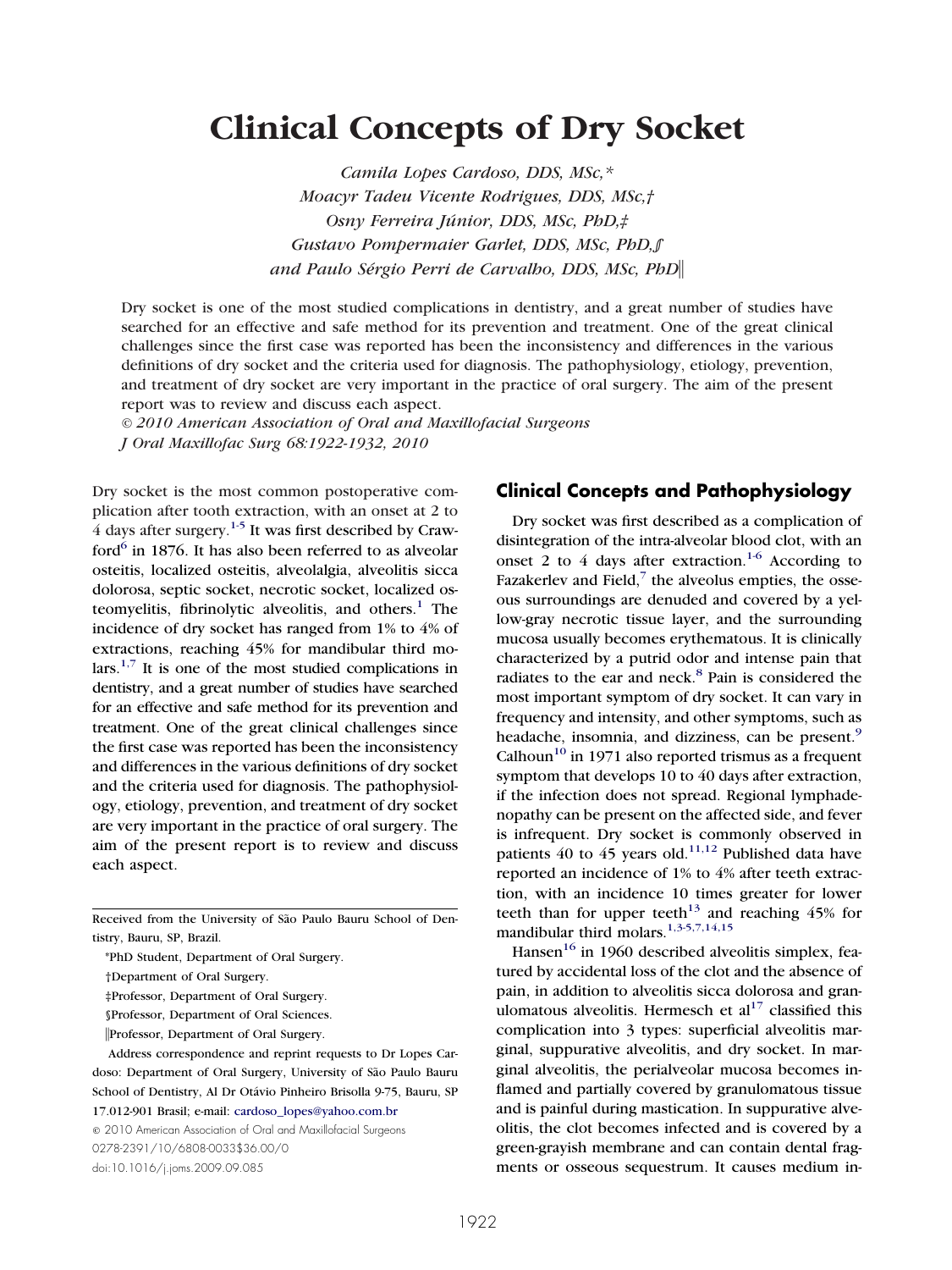tensity pain, and fever can also be present. In dry socket, the alveolar osseous walls are exposed, with total or partial clot loss, dark coloration, and a fetid odor. Continuous, intense, and frequently radiating pain is present that is not relieved by analgesics. Local hyperthermia and lymphadenopathy can also occur with this type of alveolitis.

Oikarinen<sup>[18](#page-8-0)</sup> in 1989 classified this complication as real alveolitis and nonspecific alveolitis. Real alveolitis results in the typical symptoms of dry socket and requires professional follow-up. In contrast, nonspecific alveolitis, with an onset 3 to 4 days after extraction, is more common and does not require professional care despite the painful symptoms.

Recently, investigators have suggested the following definition for dry socket: postoperative pain surrounding the alveolus that increases in severity for some period from 1 and 3 days after extraction, followed by partial or total clot loss in the interior of the alveolus, with or without halitosis. $1,19$ 

Microscopically, dry socket is characterized by the presence of inflammatory cellular infiltrate, including numerous phagocytes and giant cells in the remaining blood clot, associated with the presence of bacteria and necrosis of the lamina dura.<sup>[20](#page-8-0)</sup> In 1973, Birn<sup>[21](#page-8-0)</sup> reported that the inflammatory process can extend to the medullar spaces and sometimes the periosteum, resulting in connective tissue inflammation of the contiguous mucosa, with microscopic features typical of osteomyelitis. Degradation of the blood clot in association with dissolution of erythrocytes and fibrinolysis, deposits of hemosiderin, and the absence of organized granulation tissue have also been described in histopathologic investigation of dry socket. $^{22}$  $^{22}$  $^{22}$ 

Many denominations, classifications, and descriptions of dry socket have been reported. However, despite the controversies, in general, dry socket has been characterized as an inflammation in the alveolus of recently extracted teeth, for which pain and the period of onset are specific clinical signs indicative of proper diagnosis.

## **Etiology**

The exact etiology of dry socket has not yet been defined. However, several local and systemic factors are known to contribute and have been described in published studies.

Real dry socket is characterized by the partial or total premature loss of the blood clot that forms in the interior of the alveolus after extraction. This must be distinguished from other conditions, such as hypovascularization of the alveolar bone, caused by vascular and hematologic impairment; osteonecrosis induced by radiotherapy; osteopetrosis; Paget's disease; cement-osseous dysplasia, and so forth, in which the clot forms in the interior of the alveolus. $1,23$ 

Clinical and experimental studies have described an increased local fibrinolytic activity as a principal factor for the etiology of dry socket.<sup>[21,24-26](#page-8-0)</sup> Birn<sup>[21](#page-8-0)</sup> observed an increase in fibrinolytic activity in the alveolus with dry socket compared with a regular alveolus. He reinforced that the partial or total lyse and destruction of the clot is caused by mediators released during inflammation by direct or indirect activation of plasminogen into the blood. $21$  When mediators are released by the cells of the alveolar bone after trauma, the plasminogen is converted into plasmin, causing clot rupture by disintegration of fibrin. This conversion occurs in the presence of cellular or plasmatic proactivators and other activators. Those activators have recently been classified as direct (physiologic) and indirect (nonphysiologic) and have also been subclassified according to their origins as intrinsic or extrinsic activators. $23$  The intrinsic activators originate from the components of plasma, such as activator factor XII-dependent or factor Hageman-dependent and urokinase. In contrast, direct extrinsic activators originate outside the plasma and include activators of tissue and endothelial plasminogen. The activators of tissue plasminogen are found in most mammalian tissues, including the alveolar bone. $^{21}$  $^{21}$  $^{21}$  The indirect activators include streptokinase and staphylokinase, substances produced by bacteria that interact with plasminogen and form an activator complex that converts plasminogen into plasmin. $21$ 

The characteristic pain associated with dry socket has been attributed to the formation of kinins in the alveolus. The kinins activate the primary afferent nerve terminations, which could have been sensitized previously by other inflammatory mediators and other allogeneic substances, which in concentrations of 1 ng/mL cause intense pain.<sup>[1,21](#page-8-0)</sup> Plasmin is also involved in the conversion of kallikrein into kinins in the osseous alveolar marrow. Thus, the presence of plasmin might be a possible explanation for both significant aspects of dry socket (ie, neuralgic pain and clot disintegration).

Although all the theories reported of the etiopathology of dry socket still need to be established, some evidence has suggested that an interaction exists between excessive local trauma and bacterial invasion. This association results in the formation of plasmin and, consequently, fibrinolysis inside the socket. $1,27$ In 1989, Catellani<sup>[28](#page-8-0)</sup> stated that the pyrogens secreted by the bacteria are indirect activators of fibrinolysis in vivo. Catellani<sup>[28](#page-8-0)</sup> studied the effectiveness of those pyrogens on the treatment of thromboembolic disease, injecting the products intravenously. An interesting fact is that dry socket does not occur until after the first postoperative day. The explanation is that the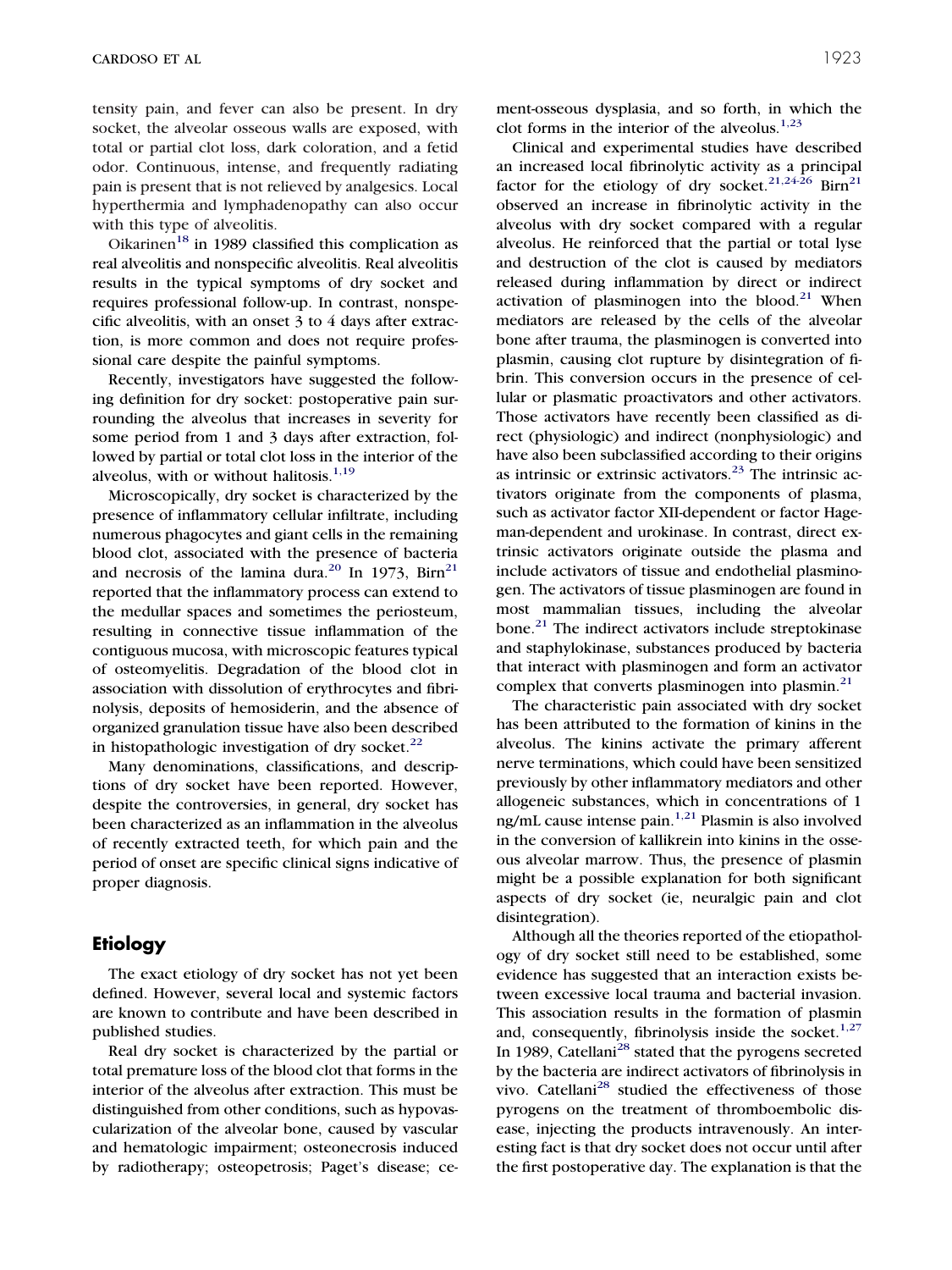blood clot contains antiplasmin, which must be consumed by the plasmin before disorganization of the  $\text{clot.}^1$  $\text{clot.}^1$ 

Surgical extraction that includes the presence of flaps and sectioning of the tooth with an osteotomy level have also been referred to as factors contributing to dry socket.<sup>[29](#page-8-0)</sup> Birn<sup>[21](#page-8-0)</sup> considered that the trauma resulting from extraction, as well as aggressive curettage, might harm the alveolar bone cells, causing inflammation of the alveolar osseous medulla and release of cell mediators to the alveolus, where they cause fibrinolytic activity, increasing the risk of dry socket. This has been highlighted by studies in which less-experienced surgeons had a greater incidence of complications after the extraction of nonerupted third molars compared with more experienced surgeons[.30-32](#page-8-0) Also, dry socket was the most common complication observed in these studies.  $30-32$  Investigators have studied the relationship between the reason for extraction and the incidence of dry socket. They found a 21.9% incidence of dry socket when the extraction was considered therapeutic (presence of infection and caries) compared with 7.1% for prophylactic extractions (without any symptoms). $3$ 

The presence of dental and osseous remains within the socket has also been considered a possible cause of dry socket.<sup>[21,33](#page-8-0)</sup> In 1969, Simpson<sup>[33](#page-8-0)</sup> demonstrated through microscopic studies of monkeys that those fragments are commonly observed in any extraction and do not necessarily cause problems, although they might cause inflammation and some delay in the chronology of the alveolar repair. Bone and dentin components such as sialoprotein and phosphoprotein have been reported to trigger leukocyte chemoattraction and the production of inflammatory cytokines, which characteristically upregulate bone resorption and downregulate bone formation.<sup>[34-37](#page-8-0)</sup>

Vasoconstrictors, which are present in local anesthetics, have also been considered contributing factors for the etiopathogeny of dry socket. This affirmation was contested, however, because patients undergoing extraction with local anesthesia without local infiltration have also developed dry socket. $1$  Other investigators have also observed that patients who underwent intraligamentary anesthesia did not present with a greater incidence of dry socket compared with patients who had undergone anesthesia exclusively by regional anesthesia[.38,39](#page-8-0)

Poor oral hygiene and consequent alveolar contamination is also an important factor for the onset of dry socket. This relationship was supported by reports of this complication in patients with poor oral hygiene and/or pre-existing local infection, such as pericoronitis and severe periodontal disease. $11,39$ 

Concerning the involvement of bacteria in the pathogenesis of dry socket, investigators have observed the

presence of *Streptococcus*  $\alpha$  and  $\beta$ -*hemolíticus* in material collected from human dental alveolus.<sup>40</sup> Others have found 70% aerobic micro-organisms and only 30% anaerobic, which are a part of the buccal flora. $41$  In contrast, in 1977, Ingham et  $al<sup>42</sup>$  observed that the anaerobes exceeded the aerobic flora, which were equivalent to 72% of the total bacteria isolated in several parts of the mouth. A series of bacteria, which included *Enterococcus, Streptococcus viridians, Streptococcus, Bacillus coryneform, Proteus vulgaris*, *Pseudomonas aeruginosa*, *Citrobacter freundii,* and *Escherichia coli* were identified in the biologic material within the alveolus in experimental dry socket models[.43](#page-8-0) Also, in accordance with the potential role of bacteria in dry socket development, the inoculation of *Actinomyces viscosus* and *Streptococcus mutans* in animal sockets was reported to delay the chronology of alveolar repair.  $^{44}$  $^{44}$  $^{44}$  In 1978, Nitzan et al<sup>[45](#page-8-0)</sup> demonstrated a possible relationship between the presence of aerobic micro-organisms and the etiology of dry socket. They also reported high fibrinolytic activity in the cultures of anaerobic *Treponema denticola*, which is found in periodontal disease. $45$  Dry socket rarely occurs during childhood, a period in which this micro-organism is usually not detected in the oral environment. In 1986, Mitchell<sup>46</sup> identified periodontal pathogen bacteria that produce enzymes with fibrinolytic activity, such as *Porphyromonas gingivalis* and *Fusobacterium nucleatum*. In 1989, Awang, $4/7$ although agreeing with the role of anaerobic bacteria in the development of dry socket, considered inconsistent the relationship between the clinical aspects of dry socket and the typical activity pattern of these microorganisms, such as redness, edema, fever, and pus. He believed that the clinical characteristics of dry socket most commonly observed constitute indirect action of those bacteria. $47$  These findings reinforce the theory about the participation of the micro-organisms in the development of dry socket. In addition, bacteria can elicit changes in the clotting process through phagocyte activation and the generation of inflammatory mediators, such as tumor necrosis factor- $\alpha$ and interleukin-1, inflammatory cytokines known to interfere in the repair process. Similarly, osseous or teeth fragments in the alveolus can result in leukocyte chemoattraction and activation and release of inflammatory cytokines.<sup>34,35,37</sup> Tumor necrosis factor- $\alpha$  and interleukin-1 increase the action of the activator of plasminogen type urokinase and the inhibitor of activation of type 1 plasminogen.<sup>48</sup> Thus, lyse of the clot will occur by activation of plasminogen activator of plasminogen type urokinase-dependent and dislocation of vitronectin inhibitor of activation of type 1 plasminogen-dependent from its receptor of activator of plasminogen type urokinase, which weakens the interaction between macrophages and the fibrin ma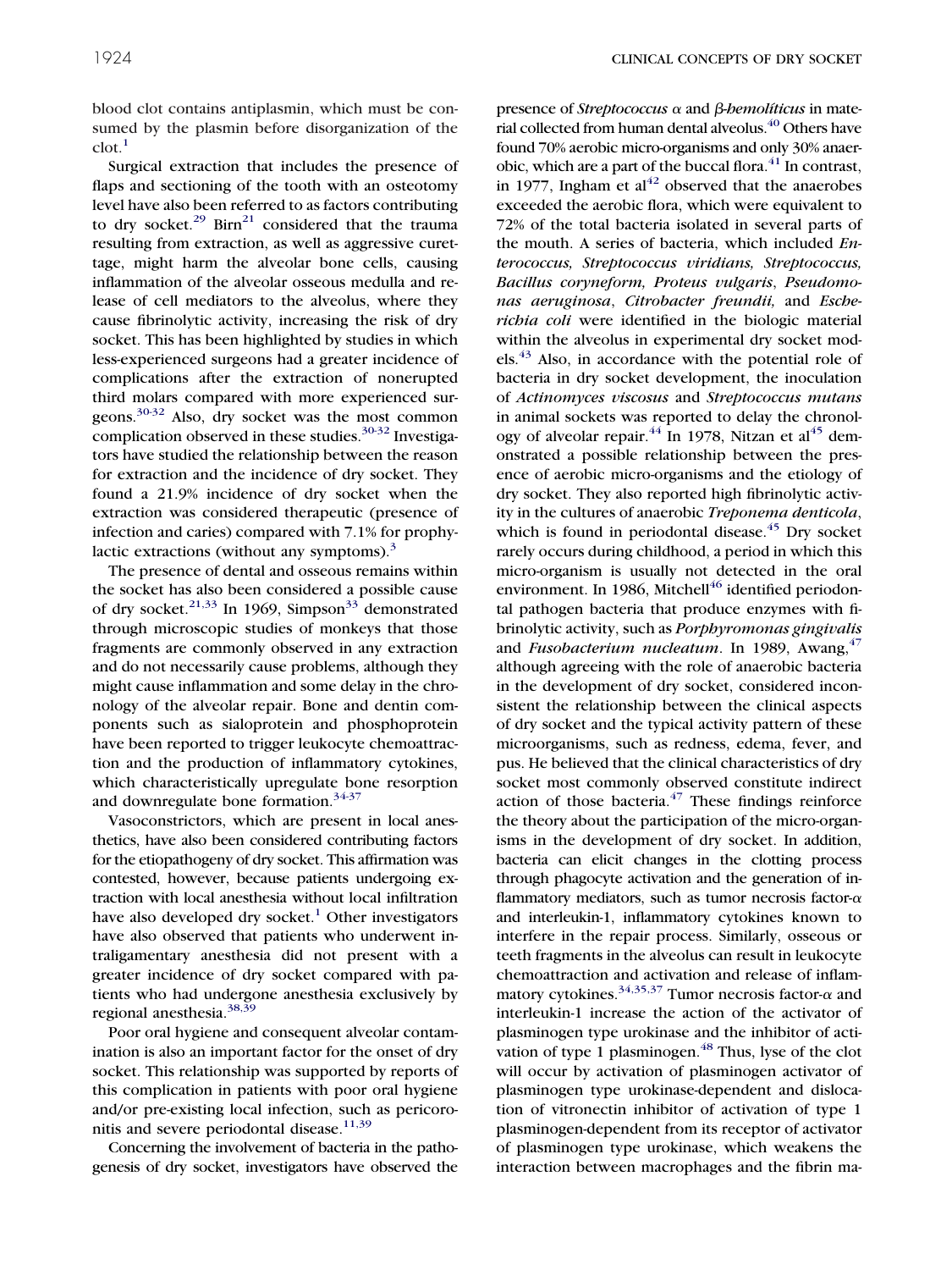trix, fundamental to the initial organization of the granulation tissue inside the alveolus.

In addition to the putative influence of microbial and inflammatory factors, endocrine mediators can also interfere in the repair process after extraction and predispose to dry socket onset. Estrogens, as well as pyrogens and some drugs, indirectly activate the fibrinolytic system. It is believed that those hormones contribute to the onset of dry socket, because they increase the blood clot lyse.<sup>[28](#page-8-0)</sup> These investigators have also reported that fibrinolytic activity seemed to be lower from the 23rd to 28th day of the menstrual cycle. However, for women who did not use oral contraceptives, a greater or lower tendency to dry socket was not found, independent of the phases of the menstrual cycle. The use of oral contraceptives has shown a direct relationship to the incidence of dry socket in studies conducted before 1960 and after 1970. After 1970, the popularization of oral contraceptive intake and a greater incidence of dry socket were observed among women.<sup>[49-52](#page-8-0)</sup> An interesting prospective, controlled, and randomized study demonstrated a greater incidence of dry socket in women who took an oral contraceptive.<sup>[53](#page-9-0)</sup> Garcia et al,<sup>[54](#page-9-0)</sup> in 2003, observed that after extraction of third lower molars in women aged 17 to 45 years, 11% of those taking oral contraceptives and 4% who were not developed dry socket. Another study reported the increase of some clotting factors, including factor II, VII, VIII, and X and plas-minogen in women who took oral contraceptives.<sup>[55](#page-9-0)</sup>

An additional contributing factor to the onset of dry socket is smoking. In a interesting clinical study, the investigators showed that of 400 third molars extracted, the patients who smoked 10 cigarettes daily had a 4 to 5 times greater risk of dry socket compared with nonsmokers  $(12\% \text{ versus } 2.6\%)$ .<sup>[56](#page-9-0)</sup> This incidence increased an additional 20% if the patient smoked 20 cigarettes daily and an additional 40% for those who had smoked on the day of the surgery or the first postoperative day[.56](#page-9-0)

Monaco et al,  $57$  in 1999, observed a statistically significant difference between harmful habits such as smoking and drinking alcoholic beverages and postoperative complications such as pain and fever. In addition, they observed a greater incidence of dry socket in patients aged 18 years or older. They considered the increase in age a predisposing factor, which has also been observed by other investigators.[58](#page-9-0) Smoking can cause the introduction of harmful substances that might act as contaminators to the surgical wound. Nicotine, cotinine, carbon monoxide, among others, are cytotoxins for several types of cells and consequently inhibit the healing process.<sup>[59](#page-9-0)</sup> Nicotine, the active drug in tobacco, increases platelet aggregation, increasing the risk of microvascular thromboses and peripheral ischemia.<sup>[60](#page-9-0)</sup> In addition, it inhibits the proliferation of fibroblasts and macro-phages.<sup>[60](#page-9-0)</sup> Carbon monoxide forms carboxyhemoglobin in the blood, causing a decrease in oxygen trans-portation and alterations in vascular endothelium.<sup>[61](#page-9-0)</sup> Also, the release of endogenous catecholamine leads to a decrease in perfusion to the tissues. $62$ 

The heat generated by the burn of tobacco does not seem to be a significant factor in the etiopathogeny of dry socket. An analysis of narguile use, a type of pipe in which the smoke is chilled by passing through water or special fluids before being inhaled, did not reveal significant differences in relation to the inci-dence of dry socket compared with cigarette use.<sup>[63](#page-9-0)</sup> It has been believed that the amount of contaminators, varying according to the type of tobacco, source of flame, suction, and substances inhaled are the most important factors for the onset of dry socket.<sup>[58](#page-9-0)</sup> The systemic alterations in the use of tobacco are the most significant aspects explaining the greater incidence of dry socket in smoking patients, as previously observed in other studies.<sup>59-61</sup>

#### **Preventive Methods**

Dry socket prevention is determined by the medical and dental history of the patient, physical examination findings, pertinent laboratory examination results, and the presence of contributing factors. To avoid complications, strict guidelines for maintaining an aseptic field during the procedure and the correct indication and use of the surgical technique must be followed. In 2002, Blum<sup>[1](#page-8-0)</sup> suggested that factors inherent to the patient must also be considered as risk factors for dry socket. These included a history of dry socket, deep osseous impaction of mandibular third molars, poor oral hygiene, a recent history of pericoronitis, ulcerative gingivitis or active illness associated with the tooth to be extracted, smoking (in particular 20 cigarettes daily), oral contraceptive use, and immunocompromised patients.<sup>1</sup>

In addition to avoiding these factors, the prevention of dry socket has been studied in relationship to some antifibrinolytics agents, antibiotics, analgesics, antiseptic agents, and combinations of these substances. The use of antifibrinolytics primarily aims to avoid blood clot lysing. The antifibrinolytic agent, ester propyl for hidroxy benzoic acid, topically applied to the alveolus significantly prevented dry socket (24% for the control group and 0% for the experimental group), with significant side effects.<sup>64</sup> In contrast, the use of oral tranexamic acid (0.5 mg) as a topic local antifibrinolytic did not reduce the incidence of dry socket (control group 23% and experimental group 22%).

The use of clot support agents, such as polyglactic acid, impairs the lyse, indicating its use for the pre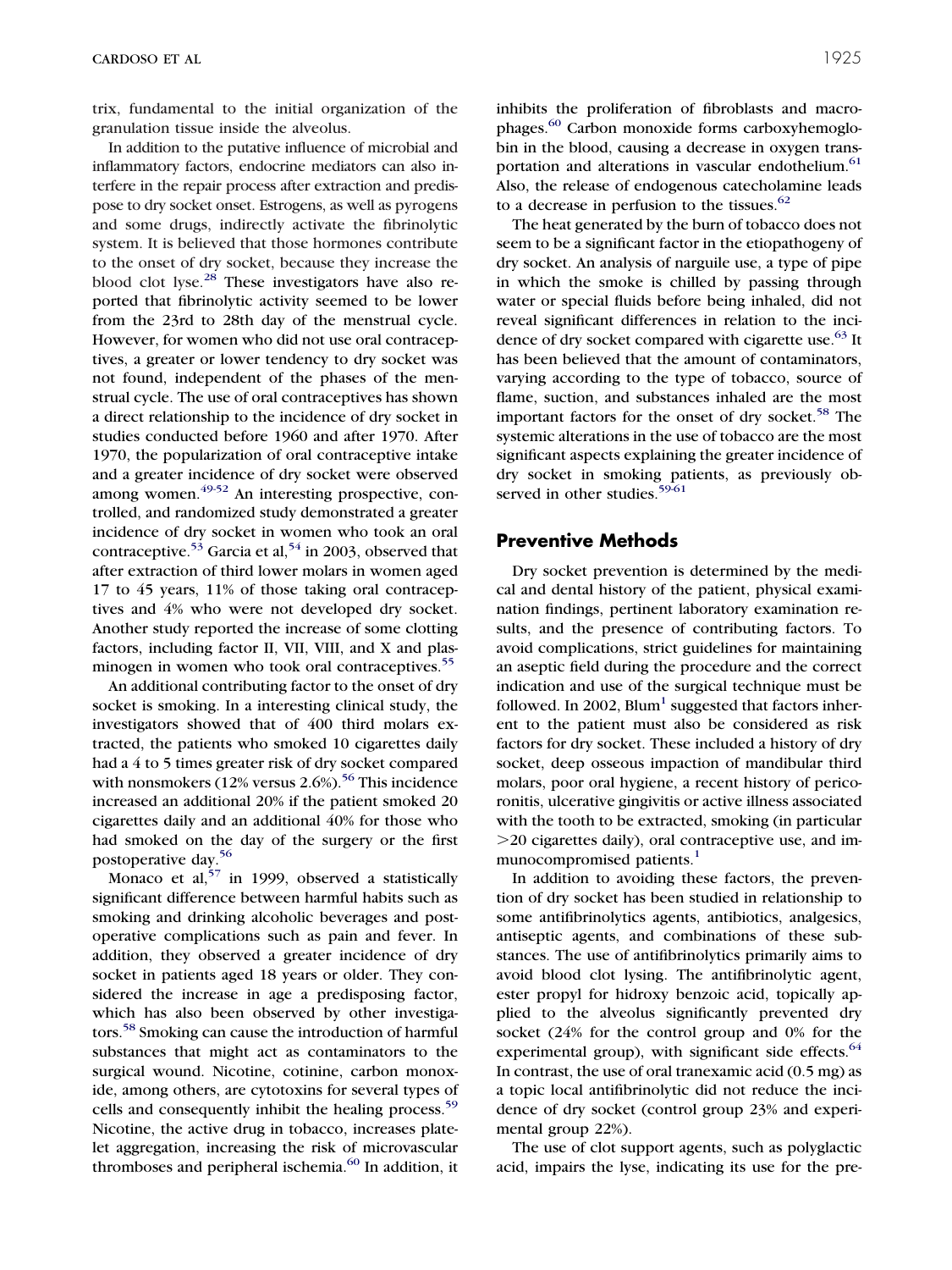vention of dry socket. In the initial studies, a 2% rate of dry socket was detected for the experimental group and 18.1% for the control group.<sup>1,65</sup> During subsequent studies, polylactic acid was combined with chlorhexidine, leading to a remarkable rate of 23.6% for the experimental group and 13.6% for the control group.[1,65](#page-8-0)

Alveolus irrigation after extraction with varying amounts of physiologic saline revealed that increasing the amount of physiologic saline (25, 175, and 350 mL) progressively decreased the incidence of dry socket (10.9%, 5.7%, and 3.2%, respectively).<sup>[15,66](#page-8-0)</sup> Analgesic dressings have also been used to prevent dry socket; however, most of such agents contain euge-nol, a component that delays the healing process.<sup>[67](#page-9-0)</sup>

Because of the potential involvement of bacteria in the pathogenesis of dry socket, the use of antibiotics in its prevention has also been studied. In 1939, Ar-cher<sup>[68](#page-9-0)</sup> sought to reduce the incidence of dry socket after 773 extractions of lower molars and premolars by applying tablets of sulfanilamide and sulfathiazole and obtained favorable outcomes. In 19[8](#page-8-0)9, Swanson<sup>8</sup> studied the intra-alveolar use of gel sponges with tetracycline, neomycin, and bacitracin after extraction of mandibular third molars. Compared with the control group (without treatment), he observed a reduction in the occurrence of dry socket from 37.5% to  $3\%$ .<sup>8</sup>

A double-blind study investigated the effects of achromycin impregnated in Gelfoam versus placebo in the prevention of dry socket after extraction of symmetrically positioned mandibular third molars. The incidence of dry socket was 7% for the experimental group and  $19\%$  for the control group.<sup>69</sup> Other investigators, using the same method, evaluated lincomycin-impregnated Gelfoam (Johnson & Johnson, Somerville, NJ), with an incidence of 1.1% for the treated group and 7.8% for the control group, revealing greater effectiveness compared with other agents used during that period.<sup>70</sup> In 1981, Davis et al<sup>71</sup> used tetracycline combined with granular gel after 860 extractions of mandibular third molars. They found that only 23 patients (2.67%) developed dry socket.<sup>[71](#page-9-0)</sup> Julius et al, $72$  in 1982, used Gelfoam saturated with ophthalmic solution, Terramycin (oxytetracycline HCl; Pfizer, New York, NY), and Cortril (hydrocortisone acetate, Pfizer) after extraction of mandibular third molars. They found a lower incidence of dry socket (6.6%) in the treated group compared with the controls  $(28.8\%)$ .<sup>[72](#page-9-0)</sup> Accordingly, other investigators used the same method and the same medication protocol and obtained a rate of 1% for dry socket.<sup>73</sup>

Investigators have also compared the use of hydrochloric lincomycin (Lincocin, Pfizer) and Gelfoam, oxytetracycline combined with Terra-Cortril and Gelfoam, and Gelfoam and saline solution after extraction

of mandibular third molars and observed a lower incidence of dry socket for the experimental groups, 11.4% and 12.9%, respectively, compared with 16.4% for the control group.<sup>74</sup> In another study, the use of Gelfoam saturated with topical clindamycin right after extraction was investigated, with positive outcomes similar to those found in other reports. $14$  This reinforced the role of anaerobic bacteria as an etiologic factor of dry socket and the effectiveness of antimicrobial agents in reducing its incidence.

The prescription of metronidazole for the treatment of dry socket was elaborated in a study and demonstrated to be a simple and effective method for its prevention. Of the 555 patients who received 200 mg of metronidazole, only 6 (1%) developed dry socket. Of the 541 patients in the control group, who had received a placebo, 23 (4.2%) developed dry socket.<sup>[12](#page-8-0)</sup> In 1987, Barclay<sup>[75](#page-9-0)</sup> analyzed the use of metronidazole in patients at risk of pericoronitis. However, it did not have a significant effect compared with placebo for the prevention of pain and dry socket.[75](#page-9-0) Different outcomes were observed in a clinical double-blind randomized study by Mitch-ell,<sup>[46](#page-8-0)</sup> in 1986, in which tinidazole was compared with a control group for the prevention of postoperative infection. They found a significant reduction of infection in the group that received tinidazole. Mitchell<sup>[46](#page-8-0)</sup> also approved the use of that antibiotic postoperatively for osseous impaction. The use of 400 mg metronidazole, 2 or 3 times daily for 5 days, as prophylaxis for postoperative infections, was analyzed after extraction of mandibular third mo- $\text{lars.}^{76}$  $\text{lars.}^{76}$  $\text{lars.}^{76}$  The investigators did not observe any statistically significant difference between the 2 groups.[76](#page-9-0) Another study reported a significant reduction in the infection indexes after extraction of third molars with osseous impaction when the patients had received preoperative antibiotic prophylaxis, although the same results were not achieved for teeth with soft tissue impaction.<sup>77</sup>

In contrast, Monaco et al,  $57$  in 1999, reported that the prescription of amoxicillin postoperatively did not have an important role in the prevention of dry socket. Other investigators did not observe favorable outcomes for the prevention of dry socket when they used amoxicillin combined with clavulanic acid or clindamycin postoperatively for mandibular third mo- $\arcsin^{78}$  $\arcsin^{78}$  $\arcsin^{78}$ 

The use of penicillin with clavulanate plus mouthwash with chlorhexidine 0.12%, preoperatively, perioperatively, and postoperatively favorably reduced the incidence of dry socket to 20.9% for the chlorhexidine group, 8.9% for the chlorhexidine combined with antibiotic group, and 23.7% for the control group using irrigation with physiologic saline.<sup>[79](#page-9-0)</sup>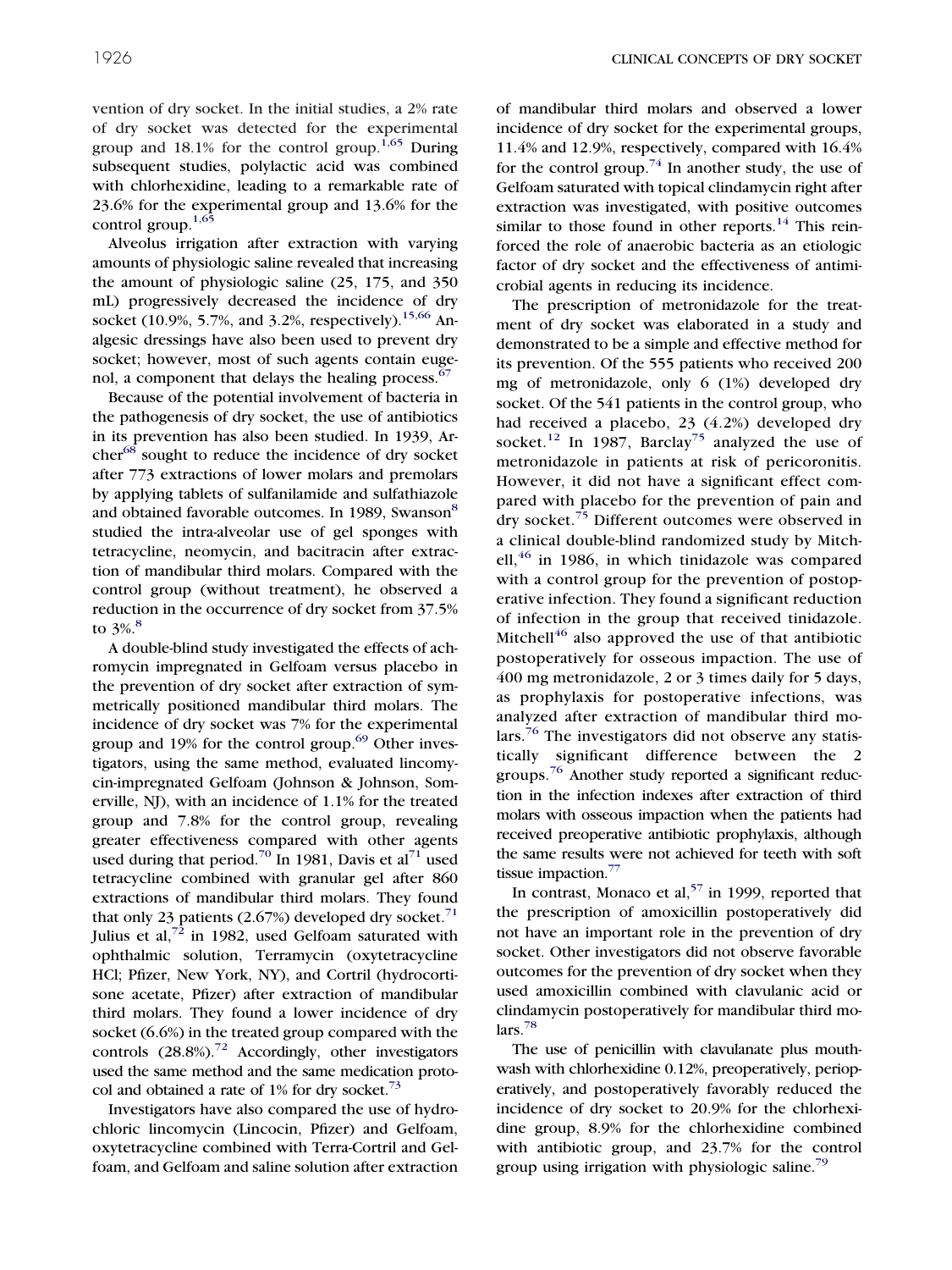Mouthwash with chlorhexidine digluconate at 0.12% has been an efficient antiseptic for the prevention of dry socket. Some studies have shown important reductions in the incidence of dry socket after extraction of mandibular third molars. $80,81$  Although some studies reported that this antiseptic eliminates almost 95% of all saliva bacteria, it was demonstrated that the remaining 5% are capable of causing infec- $\text{tion}$ .  $\frac{82}{3}$ 

However, some investigators tested the effect of chlorhexidine 0.12% as a preoperative mouthwash and as immediate irrigation after extraction and did not find any advantages compared with the control group, which used physiologic saline.<sup>[83](#page-9-0)</sup> That study was refuted by Larsen, $84$  in 1990, who affirmed that the control group was improper and the conclusions were not valid, in addition to discussing the reliability of the method.

A meta-analysis review study on the use of chlorhexidine for the prevention of dry socket after extraction of mandibular third molars showed that use of a unique mouthwash, just before surgery, did not significantly reduce the incidence of this complication[.85](#page-9-0) However, its use preoperatively on the day of surgery and for several days postoperatively significantly re-duced the incidence of dry socket.<sup>[85](#page-9-0)</sup>

Torres-Lagares et al, $86$  in 2006, analyzed the effectiveness of the intra-alveolar application of a bioadhesive gel with chlorhexidine 0.2% to prevent dry socket after extraction of impacted third molars in a double-blind randomized study. The outcomes showed an incidence of dry socket of 11% in the experimental group, a statistically significant reduction compared with  $30\%$  in the control group.<sup>86</sup>

Hedström and Sjögren, $87$  in 2007, made a systematic review study of the preventive methods for dry socket and found a large variation in the models and quality of the randomized studies; thus, the evidence of the efficacy of most preventive methods was inconclusive[.87](#page-9-0) However, local treatment with tetracycline and chlorhexidine 0.12% mouthwash (preoperatively and postoperatively for 7 days) was clinically significant in preventing dry socket in mandibular third molar extractions. Nevertheless, the investigators also suggested careful use of tetracycline because some studies have reported hypersensitivity and systemic toxicity[.87,88](#page-9-0)

#### **Treatment**

Many possibilities for treating dry socket have been reported, including a variety of materials, irrigation solutions, and procedures within the alveolus. In 1929, investigators reported irrigation with heated saline solution, powdered sodium perborate, gauze with iodoform, the prescription of codeine, and subsequent irrigation with a concentrated solution of sodium perborate.<sup>[89](#page-9-0)</sup> The use of a paste (composed of acetylsalicylic acid, Peru balsam, eugenol, sodium benzoate, and lanolin) for intra-alveolar application, with the use of gauze, was indicated by Pell $90$  in 1934.

To treat hyperplastic alveolitis, Jensen,  $91$  in 1978, reported on the removal of intra-alveolar remains with curettage followed by suture for clot protection. For dry socket, Schofield et al<sup>92</sup> recommended treatment with glycerin or guaiacol eugenol or pastes from these compounds combined with zinc oxide introduced within the alveolus with the help of gauze to relieve the pain.<sup>[92](#page-9-0)</sup> Other investigators suggested simple and palliative treatment, consisting of debridement, ablution with saline solution, followed by a dressing with gauze impregnated with 5% iodoform and eugenol.<sup>[93](#page-9-0)</sup>

MacGregor,<sup>[93](#page-9-0)</sup> in 1967, interviewed 127 physicians, asking them about the therapeutic agents used to treat dry socket. Most had adopted systemic antibiotic therapy (67 used penicillin) and made dressings with zinc oxide and eugenol or neomycin, among others. Mainous,  $94$  in 1974, reported a clinical case of a late and severe foreign body-type reaction owing to the application of a paste made of zinc oxide and eugenol for the treatment of dry socket.

However, because of its complex etiopathology, which is not yet completely known, a specific and effective treatment of dry socket has not yet been presented.<sup>[1](#page-8-0)</sup> Although local treatment with antibiotics has been described as clinically significant in preventing dry socket, $87,88$  the efficacy of such drugs in the treatment of dry socket has also been extensively investigated.[46,83,86,95](#page-8-0) The regular bacterial microflora of the mouth comprises specially anaerobic bacteria; thus, a greater prevalence of these micro-organisms, such as *Streptococcus facultative*, *Porphyromonas, Prevotella*, *Peptostreptococos*, and *Fusobacterium,* are present in odontogenic infections.<sup>[96](#page-9-0)</sup>

Metronidazole (2-metil-5-nitroimidazol-1-etanol) is a nitroimidazol that acts as a synthesis inhibitor and on the degradation of microbial DNA. It was initially used for the treatment of infections caused by *Trichomonas vaginalis* and for the treatment of infections caused by *Entamoeba histolytica* and *Giardia lam-* $blia.<sup>97</sup>$  $blia.<sup>97</sup>$  $blia.<sup>97</sup>$  Shinn,<sup>[98](#page-9-0)</sup> in 1962, reported the recovery of a patient with ulcerative gingivitis vaginal trichomoniasis, who was treated with metronidazole. It was approved for treatment of dry socket because it is a medicine and its properties meet the necessary requirements for the control of anaerobic microorganisms, which are present in dry socket. $21,27$  The systemic and topical use of antibiotics for the treatment of dry socket have been described. Rood and Dan-ford<sup>[12](#page-8-0)</sup> used metronidazole, 400 mg/day for 5 days, for the treatment of dry socket and obtained favorable outcomes, including the release of pain. However,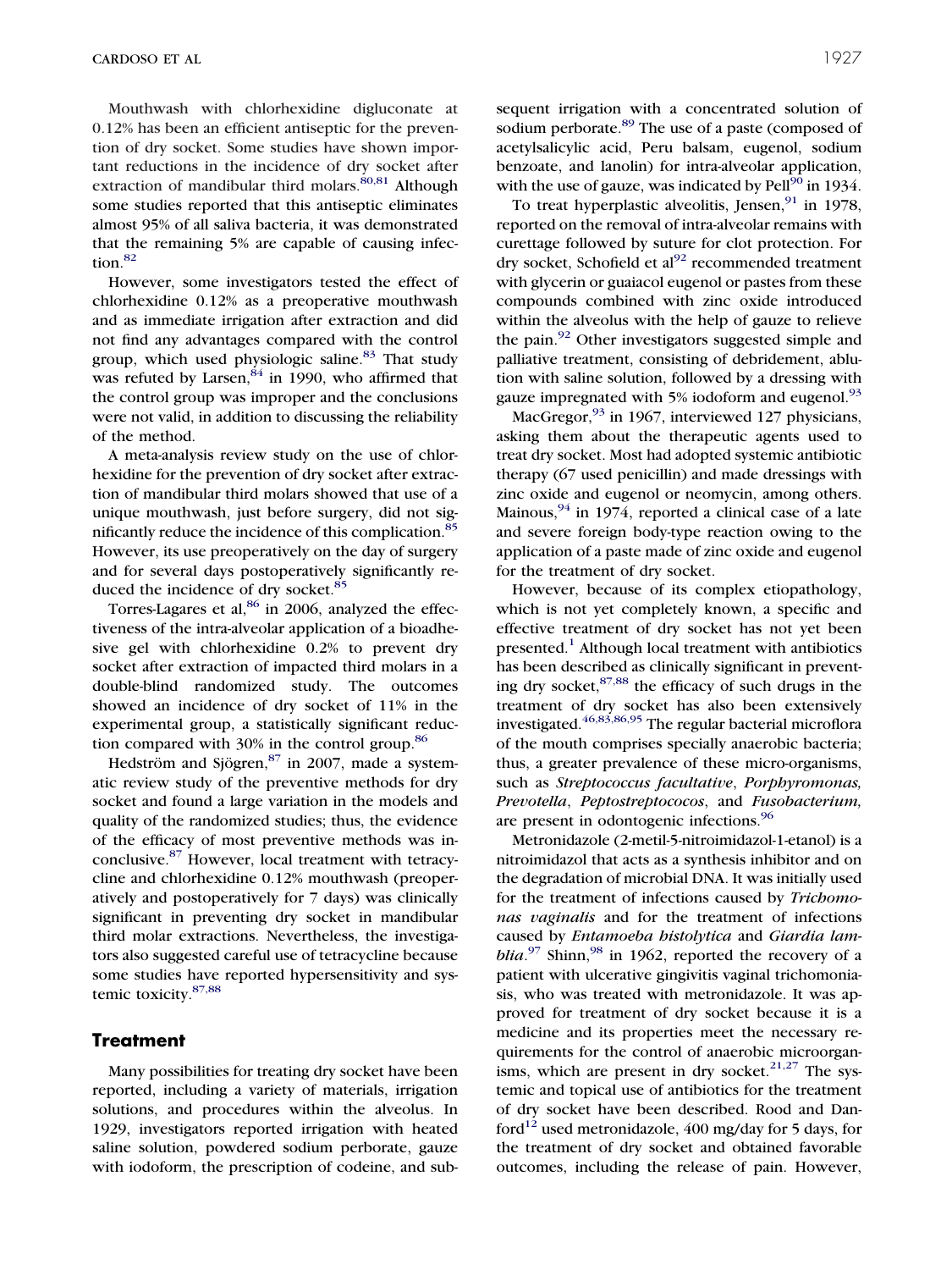most studies have focused on the topical use of antibiotics to treat dry socket.

In 1984, Mitchell<sup>99</sup> investigated the effectiveness of a paste made of 10% metronidazole for the treatment of dry socket. Faster healing was observed when the paste was used. Two years later, Mitchell<sup>100</sup> defined the properties of the ideal dressing for dry socket as one that promotes fast and effective release of pain; does not irritate the surrounding tissues; is easily absorbed or incorporated; allows close contact with the osseous tissue; is antiseptic; is stable to mouth fluids; does not alter in volume in contact with blood and saliva; and is easily applied. In addition, the treatment should be made at a unique appointment and preferably be of low cost.<sup>[46](#page-8-0)</sup> However, Mitchell<sup>[99](#page-10-0)</sup> also investigated the treatment of dry socket with a paste of collagen (formula K) applied after irrigation with physiologic saline. Of 151 patients, 100 received the collagen paste and 51 received a paste of zinc oxide and eugenol. The outcomes were favorable for the collagen paste, with a decrease in pain from 1 to 4 days. In 1988, Mitchell<sup>100</sup> suggested the use of nitroimidazoles for the treatment and prevention of dry socket, because of the evident participation of anaerobic bacteria in the etiology of dry socket. He also suggested the use of this medicine as a powder, with reference to the use of tetracycline as a powder. However, Moore and Brekke,<sup>101</sup> in 1990, found some foreign body reactions when using powdered tetracycline with polylactic acid and attributed it to the insoluble microparticles of the medicine, in addition to the hydrophobic characteristics of the polymer. Thus, they recommended against the use of powdered antibiotics for recent extractions.

Poi,<sup>[102](#page-10-0)</sup> in 1994 analyzed the paste used in humans by Mitchell<sup>[99](#page-10-0)</sup> in 1984, after applying it to subcutaneous tissue of rats. In that trial, the composition studied was 10% metronidazole, 2% lidocaine, and carboximetilcelulose as the base and to provide a mint flavor. They concluded that the paste presented characteristics that indicated its topical use.<sup>[102](#page-10-0)</sup> According to Poi,<sup>102</sup> the ideal dressing for filling the alveolus should be bactericidal, antifibrinolytic, and analgesic and should contribute to alveolar healing. A relevant factor was manipulation during treatment, because cleaning and dressing inevitably intensify the pain. $102$  The investigators reported on the necessity of techniques for instrumentation of these osseous spaces with minimal discomfort, followed by immediate and long-lasting release of the pain. In such cases, they believed that 2% lidocaine gel could be useful, providing prompt analgesia for the nerve terminations, immediately after instrumentation without any side effects.<sup>103</sup>

Poi et al,  $104$  in 1998, studied the influence of paste composed of metronidazole and lidocaine for the recovery of the infected alveolus in rats. In the study, 5

groups were analyzed: group 1, noninfected alveolus; group 2, alveolus infected without treatment; group 3, infected alveolus treated with curettage and physiologic saline irrigation; group 4, infected alveolus treated with curettage, physiologic saline irrigation, and alveolus filling with paste composed of 10% metronidazole, 2% lidocaine, lanolin as the base, and mint; and group 5, infected alveolus treated with curettage, physiologic saline irrigation, and alveolus filling with carboximetilcelulose as the base and mint. The treatment for group 3 did not help the healing process compared with the other methods, because dry socket requires local treatment that inhibits bacteria proliferation and protection of the alveolar walls. This aspect has been previously discussed by other investigators.<sup>105</sup> Bresco-Salinas et al<sup>96</sup> stated that when contamination occurs, it is mandatory to surgically clean the area and provide antibiotics. Nevertheless, surgical cleaning has not been recommended by some investigators for fear of aggravating the infectious process[.106](#page-10-0) The same paste used in group 4 was studied clinically by other investigators, who found it presented beneficial outcomes for the treatment of dry socket, with significant pain reduction and the absence of local and/or systemic side effects. $107$ 

Poi et al, $108$  in 2000, studied a paste mainly composed of metronidazole, 2% lidocaine, carboximetilcelulose, and mint with 5% ascorbosilane C (ascorbyl methylsilanolpectinate). They found that it reduced free radicals, protected the cellular membrane, and regenerated cutaneous tissues, in addition to helping the synthesis of collagen and elastin. From these outcomes, they concluded that the paste was effective in the treatment of infection and did not interfere with the normal chronology of the healing process, in an experimental dental model of an infected alveolus in the rat.<sup>108</sup>

From these experiments, which have demonstrated the role of anaerobic bacteria in buccal infections, including dry socket, some topical antiseptic combinations capable of releasing a great amount of oxygen, seem to be effective in fighting such organisms. One example is sodium iodide and hydrogen peroxide. Hydrogen peroxide is an unstable composite that is easily dissociated in molecular oxygen and water. The solution used therapeutically is a 3% peroxide solution. When it comes in contact with tissue, oxygen is released, and the germicidal action occurs. It is this effervescence mechanism that induces wound cleaning and debris removal.

Mrzlikar, $109$  in 1990, treated 122 patients with pain after extraction using 6% hydrogen peroxide and obtained pain relief for all the patients with 1 to 8 irrigation sessions. For some investigators, hydrogen peroxide presents harmful effects to bone, inhibiting glucose metabolism and bone collagen synthesis. $110$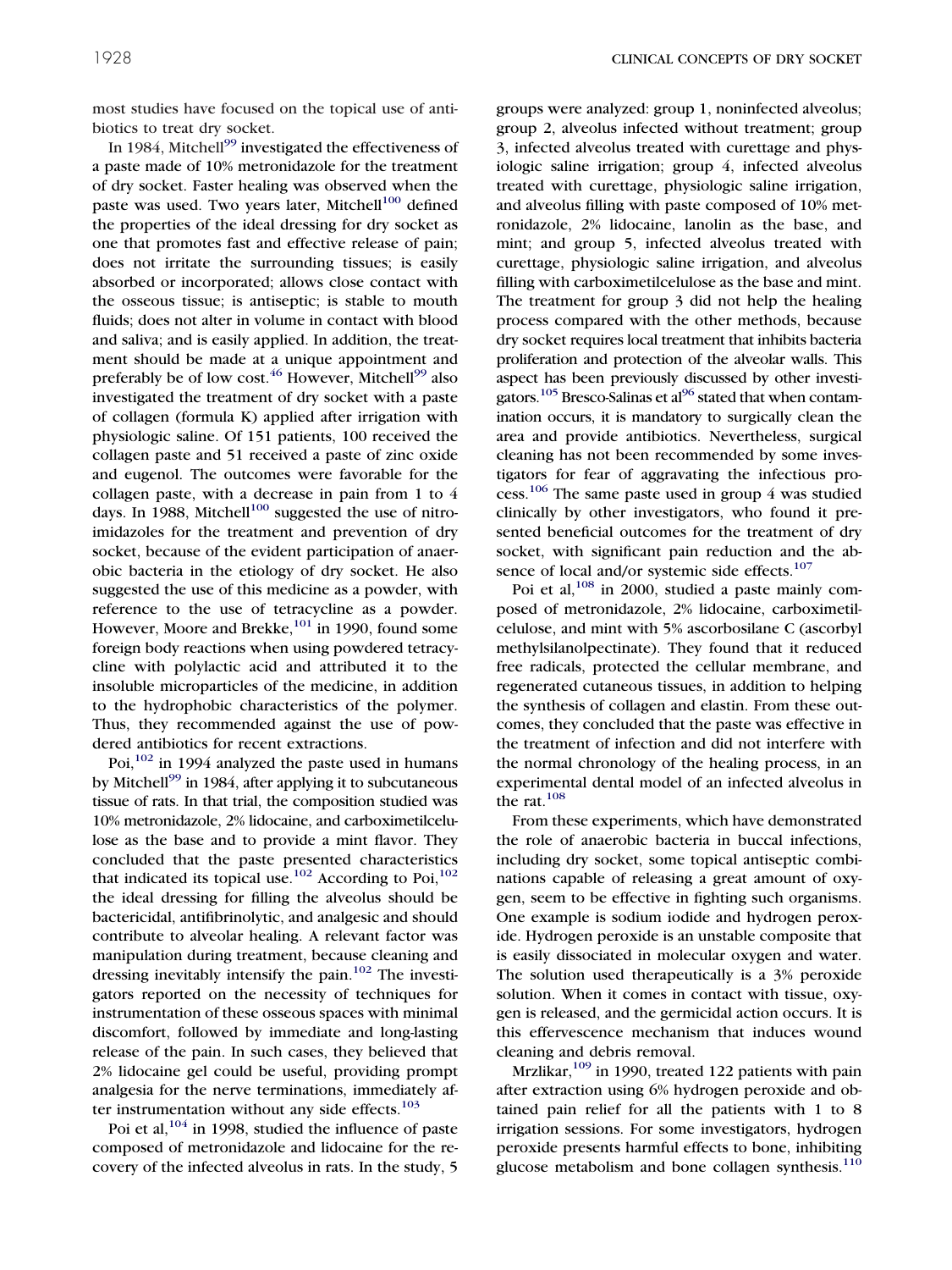These investigators discussed the necessity of studies analyzing different concentrations and periods of exposure, in addition to specific investigations in the buccal region. $110$  Zied et al, $111$  in 2005, microscopically evaluated the healing process in rats after covering with gauze immersed in 3% hydrogen peroxide for 2 minutes followed by suturing. They concluded that this type of treatment was a complicating factor for the alveolar healing process. $111$ 

The compounds made by iodine are still the most effective antiseptics used. Its germicide spectrum includes all forms of vegetative pathogens, bacteria, viruses, fungi, and protozoans. Even spores, in general, are eliminated when exposed to iodine for a long period. Iodides in general are not inhibited by the presence of organic compounds; they are not corrosive and contain low toxicity compared with their germicidal strength; and allergic reactions are very rare. Sodium iodide is a germicide agent that contains long-lasting antiseptic activity in contaminated wounds and, depending on its concentration and pH, the solution will be more or less effective against bacteria.<sup>112</sup> The concentration of iodide regulates the balance of iodine diluted in its free form and complex structure. Increasing the concentration of iodide results in a reduction in the amount of free iodine in the solution; the level of free iodine determines its antiseptic function.

The combination of iodine-based substances with hydrogen peroxide might be advantageous. The combination of PVP-I and hydrogen peroxide exerted synergistic bactericidal effects against periodontal patho-gens,<sup>[113-115](#page-10-0)</sup> allowing Maruniak et al,<sup>116</sup> in 1992, to conclude that a significant reduction effect occurs against dental plaque and gingivitis using the combination of iodine and hydrogen peroxide.

Although most investigators agree prevention is better than treatment, none of the isolated preventive methods has been successful or achieved total acceptance. Most physicians still use their own methods, which are usually the topical antimicrobial agents used for other maxillofacial infections, usually without any scientific studies to confirm the effectiveness for the treatment of dry socket.<sup>1</sup> One example is the use of irrigation with 2% sodium iodide plus 3% hydrogen peroxide for the treatment of patients hospitalized with osteoradionecrosis caused by radiotherapy, which resulted in the best clinical outcomes compared with other treatments, including surgical debridement.<sup>[117,118](#page-10-0)</sup> This irrigation solution, because of its antianaerobic property, was effective in the areas infected by these microorganisms. $119$  It also physically removes debris and necrotic remains, eliminating the necessity for clinical cleaning of the area. $117$ 

### **Current Recommendations for Dry Socket Prevention and Treatment at Department of Oral Surgery—Bauru School of Dentistry, University of Sa˜o Paulo**

Dry socket is a complication that occurs frequently after tooth extraction, causing discomfort to the patient, pain, and a fetid odor. Additionally, because a specific etiology has not yet been determined, it is necessary to follow preventive methods in the daily practice of tooth extraction starting with the patient's medical history. From the published data, it was not possible to determine an ideal or consensual treatment protocol. Each institution has adopted a different protocol; thus, despite the many studies and publications, additional investigations are still required to establish the best method to treat dry socket. At our department, the medical and dental background of the patient, pertinent physical examination, and laboratory examination findings are considered as the basic guidelines for undergoing surgery. Our clinical experience supports the published findings that indicate a greater risk of disease or complications must be analyzed. It is necessary to be careful when planning tooth extraction in patients at risk of dry socket including those with poor oral hygiene, older than 40 years of age, those with debilitating systemic problems, women who take oral contraceptives, patients with a history of pericoronitis, patients receiving corticotherapy, and smokers. Another approach to prevent dry socket is to be careful to cause less damage to the bone. In view of the relatively low incidence of dry socket in our patients (about 0.97%), we believe that our prevention procedures have been effective in clinical practice. In addition to prevention, it is fundamental to cure this complication; thus, a patient who presents with dry socket must be examined daily, and the alveolus must be slightly irrigated with bactericidal solutions to remove food remains, osseous and dental remains, or foreign bodies that could interfere with the clotting process and/or facilitate infection. Our institution has adopted the following protocol: irrigation of the alveolus with 3% hydrogen peroxide and 2% sodium iodide, at a 1:1 proportion followed by superficial curettage of the debris. From our clinical experience, we believe that aggressive curettage could cause greater trauma to the osseous alveolar tissues and bacteremia. In addition to local procedures, 0.12% chlorhexidine is prescribed as a mouthwash, 3 times daily for 14 days. If clinical signs of infection, such as fever, suppuration, and pain are present, we have prescribed amoxicillin 1,500 mg/ day; for patients allergic to amoxicillin, we have prescribed clindamycin 1,200 mg/day. Analgesics can be prescribed for the pain. Daily follow-up examinations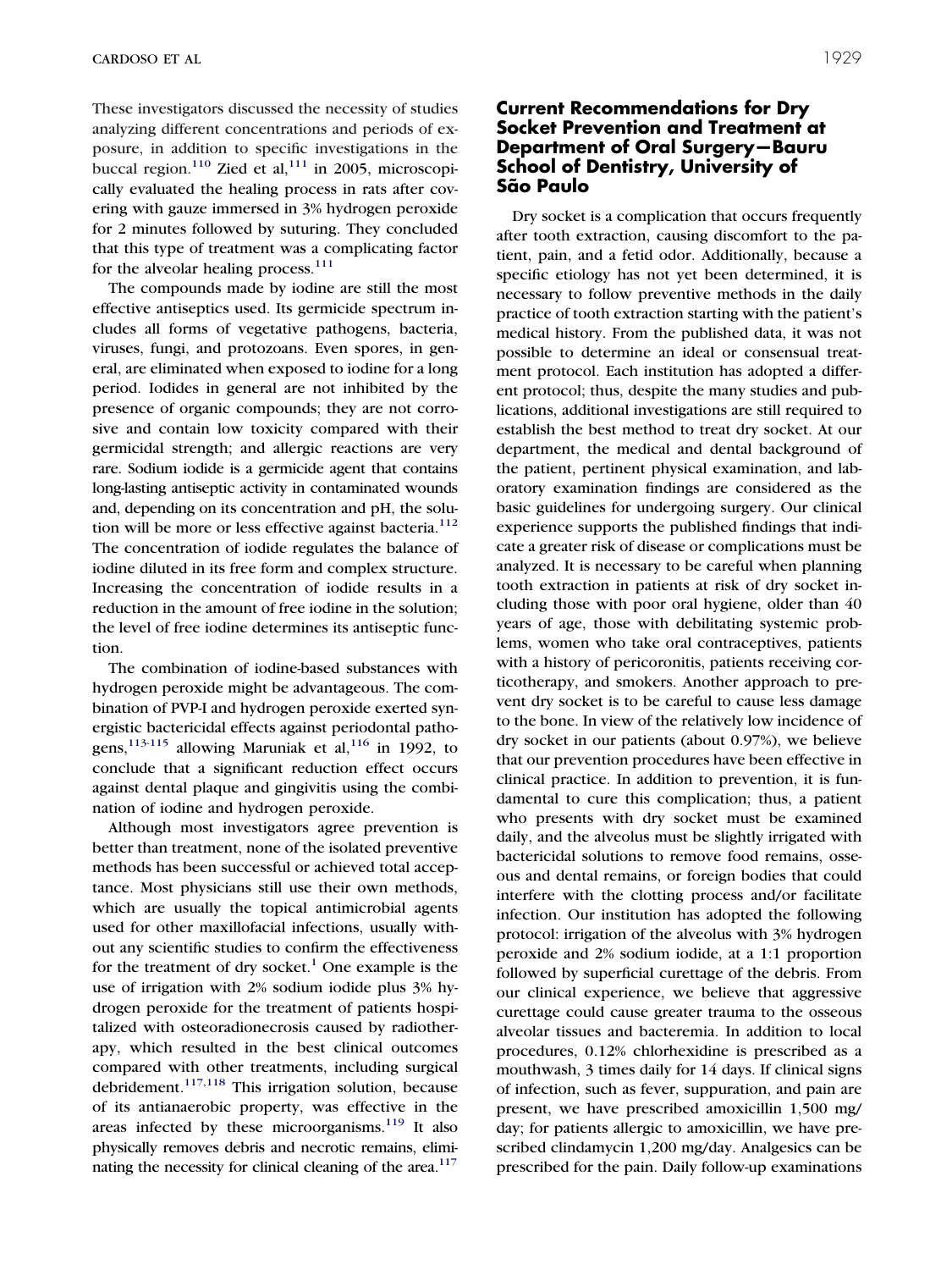<span id="page-8-0"></span>must be done until the symptoms have resolved. The use of these protocols and preventive methods by our team has resulted in very few complications and has led to total treatment success.

#### **References**

- 1. Blum IR: Contemporary views on dry socket (alveolar osteitis): A clinical appraisal of standardization, aetiopathogenesis and management: A critical review. Int J Oral Maxillofac Surg 31:309, 2002
- 2. Colby RC: The general practitioner's perspective of the etiology, prevention, and treatment of dry socket. Gen Dent 45: 461, 1997
- 3. Al-Khateeb TL, El-Marsafi AI, Butler NP: The relationship between the indications for the surgical removal of impacted third molars and the incidence of alveolar osteitis. Oral Maxillofac Surg 49:141, 1991
- 4. Turner PS: A clinical study of "dry socket." Int J Oral Surg 11:226, 1982
- 5. Noroozi AR, Philbert RF: Modern concepts in understanding and management of the "dry socket" syndrome: Comprehensive review of the literature. Oral Surg Oral Med Oral Pathol Oral Radiol Endod 107:30, 2009
- 6. Crawford JY: Dry sockets after extraction. Dent Cosmos 38: 929, 1896
- 7. Fazakerlev M, Field EA: Dry socket: A painful post-extraction complication (a review). Dent Uptade 18:31, 1991
- 8. Swanson AE: A double-blind study on the effectiveness of tetracycline in reducing the incidence of fibrinolytic alveolitis. J Oral Maxillofac Surg 47:165, 1989
- 9. Sasaki T, Okamoto T: Topical treatment of infections of alveolar socket infections following dental extraction. Rev Bras Odontol 25:82, 1968
- 10. Calhoun NR: Dry socket and other postoperative complications. Dent Clin North Am 15:337, 1971
- 11. Rud J: Removal of impacted lower third molars with acute pericoronitis and necrotizing gingivitis. Br J Oral Surg 7:153, 1970
- 12. Rood JP, Danford M: Metronidazole in the treatment of "dry socket." Int J Oral Surg 10:345, 1981
- 13. Alling CC III, Helfrick JF, Alling RD: Impacted Teeth. Philadelphia, WB Saunders, 1993
- 14. Trieger N, Schlagel GD: Preventing dry socket: A simple procedure that works. J Am Dent Assoc 122:67, 1991
- 15. Butler DP, Sweet JB: Effect of lavage on the incidence of localized osteitis in mandibular third molar extraction sites. Oral Surg Oral Med Oral Pathol Oral Radiol Endod 44:14, 1977
- 16. Hansen EH: Alveolitis sicca dolorosa (dry socket): Frequency of occurrence and treatment with trypsin. J Oral Surg Anesth Hosp Dent Serv 18:409, 1960
- 17. Hermesch CB, Hilton TJ, Biesbrock AR, et al: Perioperative use of 0.12% chlorhexidine gluconate for the prevention of alveolar osteitis: Efficacy and risk factor analysis. Oral Surg Oral Med Oral Pathol Oral Radiol Endod 85:381, 1998
- 18. Oikarinen K: True and nonspecific alveolitis sicca dolorosa related to operative removal of mandibular third molars. Proc Finn Dent Soc 85:435, 1989
- 19. Torres-Lagares D, Serrera-Figallo MA, Romero-Ruiz MM, et al: Update on dry socket: A review of the literature. Med Oral Patol Oral Cir Bucal 10:77, 2005
- 20. Faillo PS: Proteolytic enzyme treatment for the necrotic alveolar socket (dry socket). Oral Surg Oral Med Oral Pathol 1:608, 1948
- 21. Birn H: Etiology and pathogenesis of fibrinolytic alveolitis ("dry socket"). Int J Oral Surg 2:211, 1973
- 22. Amler MH: Pathogenesis of disturbed extraction wounds. J Oral Surg 31:666, 1973
- 23. Vezeau PJ: Dental extraction wound management: Medicating postextraction sockets. J Oral Maxillofac Surg 58:531, 2000
- 24. Birn H: Bacteremia and fibrinolytic activity in "dry socket." Acta Odontol Scand 28:773, 1970
- 25. Birn H: Fibrinolytic activity of alveolar bone in "dry socket." Acta Odontol Scand 30:23, 1972
- 26. Birn H, Myhre-Jensen O: Cellular fibrinolytic activity of human alveolar bone. Int J Oral Surg 1:121, 1972
- 27. Carvalho PSP, Okamoto T, Carvalho ACP: The influence of intra-alveolar curettage on wound healing after tooth extraction: A histological study in rats. J Nihon Univ Sch Dent 24:28, 1982
- 28. Catellani JE: Review of factors contributing to dry socket through enhanced fibrinolysis. J Oral Surg 37:42, 1979
- 29. Lilly GE, Osbon DB, Rael EM, et al: Alveolar osteitis associated with mandibular third molar extractions. J Am Dent Assoc 88:802, 1974
- 30. Sisk AL, Hammer WB, Shelton DW, et al: Complications following removal of impacted third molars: The role of the experience of the surgeon. J Oral Maxillofac Surg 44:855, 1986
- 31. Jerjes W, El-Maaytah M, Swinson B, et al: Experience versus complication rate in third molar surgery. Head Face Med 2:14, 2006
- 32. Larsen PE: Alveolar osteitis after surgical removal of impacted mandibular third molars. Identification of the patient at risk. Oral Surg Oral Med Oral Pathol 73:393, 1992
- 33. Simpson HE: The healing of extraction wounds. Br Dent J 126:550, 1969
- 34. Silva TA, Lara VS, Silva JS, et al: Dentin sialoprotein and phosphoprotein induce neutrophil recruitment: A mechanism dependent on IL-1beta, TNF-beta, and CXC chemokines. Calcif Tissue Int 74:532, 2004
- 35. Silva TA, Garlet GP, Fukada SY, et al: Chemokines in oral inflammatory diseases: Apical periodontitis and periodontal disease. J Dent Res 86:306, 2007
- 36. Garlet GP, Cardoso CR, Campanelli AP, et al: The dual role of p55 tumour necrosis factor-alpha receptor in *Actinobacillus actinomycetemcomitans*-induced experimental periodontitis: Host protection and tissue destruction. Clin Exp Immunol 147:128, 2007
- 37. Garlet TP, Coelho U, Silva JS, et al: Cytokine expression pattern in compression and tension sides of the periodontal ligament during orthodontic tooth movement in humans. Eur J Oral Sci 115:355, 2007
- 38. Tsirlis AT, Lakovidis DP, Parissis NA: Dry socket: Frequency of occurrence after intraligamentary anesthesia. Quintessence Int 23:575, 1992
- 39. Penarrocha M, Sanchis JM, Saez U, et al: Oral hygiene and postoperative pain after mandibular third molar surgery. Oral Surg Oral Med Oral Pathol Oral Radiol Endod 92:260, 2001
- 40. Brown LR, Merrill SS, Allen RE: Microbiologic study of intraoral wounds. J Oral Surg 28:89, 1970
- 41. Videau D, Blanchard JC, Sebald M: Bucco-dental flora: Sensitivity to antibiotics and value of the spiramycin-metronidazole combination. Ann Microbiol 124:505, 1973
- 42. Ingham HR, Hood FJ, Bradnum P, et al: Metronidazole compared with penicillin in the treatment of acute dental infections. Br J Oral Surg 14:264, 1977
- 43. De Melo JEJ, Raposo MJ, Lisboa Neto JA, et al: Medicinal plants in the healing of dry socket in rats: Microbiological and microscopic analysis. Phytomedicine 9:109, 2002
- 44. Rozanis J, Schofield I, Kogon SL: Simulated dry socket: Delayed healing of extraction wounds in rats. Dent J 42:41, 1976
- 45. Nitzan D, Sperry JF, Wilkins TD: Fibrinolytic activity of oral anaerobic bacteria. Arch Oral Biol 23:465, 1978
- 46. Mitchell R: Treatment of fibrinolytic alveolitis by a collagen paste (formula K): A preliminary report. Int J Oral Maxillofac Surg 15:127, 1986
- 47. Awang MN: The aetiology of dry socket: A review. Int Dent J 39:236, 1989
- 48. Serrati S, Margheri F, Bruschi S, et al: Plasminogen activators and inhibitor type-1 in alveolar osteitis. Eur J Oral Sci 114:500, 2006
- 49. Cohen ME, Simecek JW: Effects of gender-related factors on the incidence of localized alveolar osteitis. Oral Surg Oral Med Oral Pathol Oral Radiol Endod 79:416, 1995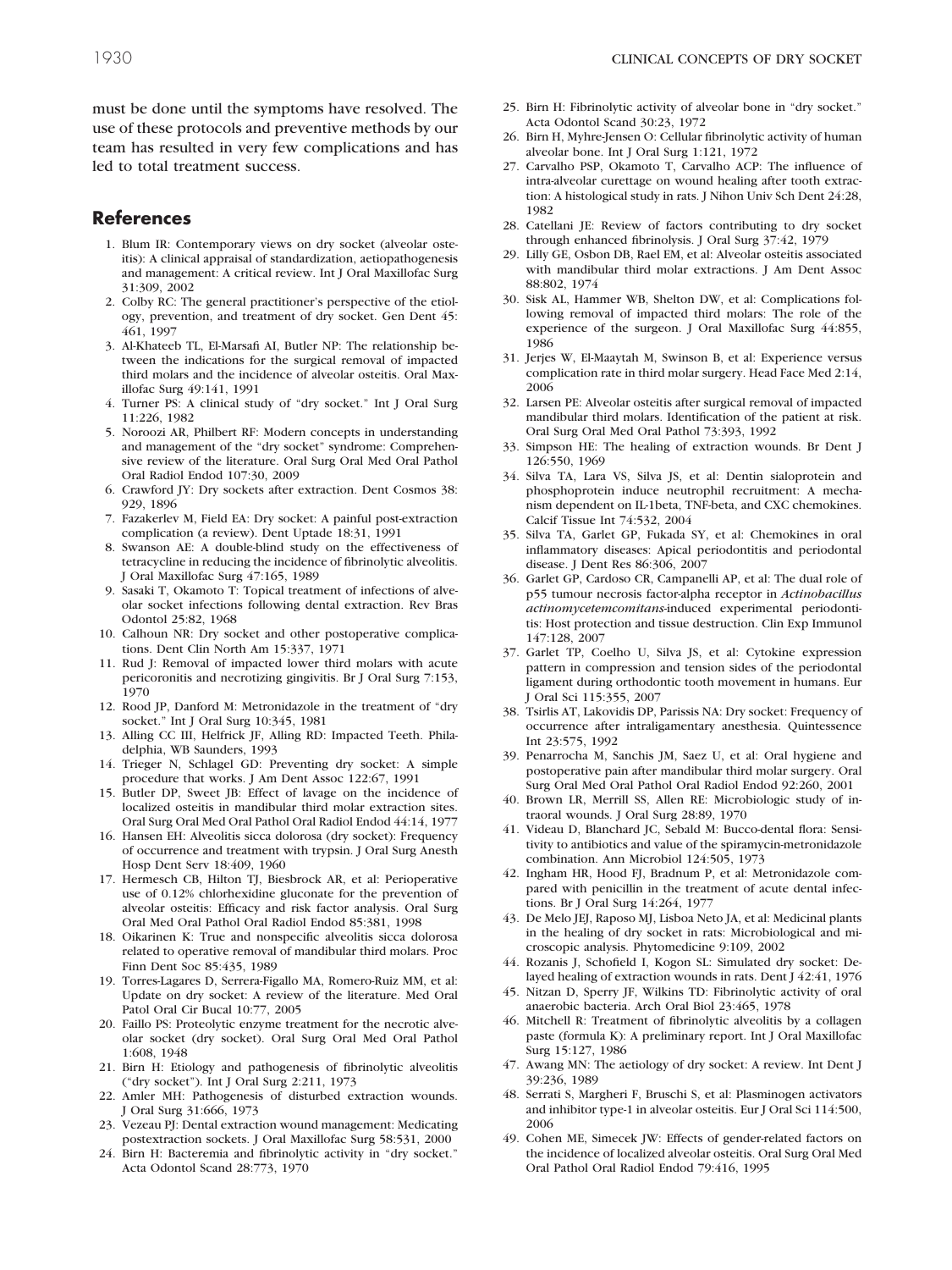- <span id="page-9-0"></span>50. Sweet JB, Butler DP: Increased incidence of postoperative localized osteitis in mandibular third molar surgery associated with patients using oral contraceptives. Am J Obstet Gynecol 127:518, 1977
- 51. Sweet JB, Butler DP: Predisposing and operative factors: Effect on the incidence of localized osteitis in mandibular thirdmolar surgery. Oral Surg Oral Med Oral Pathol 46:206, 1978
- 52. Schow SR: Evaluation of postoperative localized osteitis in mandibular third molar surgery. Oral Surg Oral Med Oral Pathol 38:352, 1974
- 53. Chapnick P, Diamond LH: A review of dry socket: A doubleblind study on the effectiveness of clindamycin in reducing the incidence of dry socket. J Can Dent Assoc 58:43, 1992
- 54. Garcia AG, Grana PM, Sampedro FG, et al: Does oral contraceptive use affect the incidence of complications after extraction of a mandibular third molar? Br Dent J 194:453, 2003
- 55. Ygge J, Brody S, Korsan-Bengtsen K, et al: Changes in blood coagulation and fibrinolysis in women receiving oral contraceptives: Comparison between treated and untreated women in a longitudinal study. Am J Obstet Gynecol 104:87, 1969
- 56. Sweet JB, Butler DP: The relationship of smoking to localized osteitis. J Oral Surg 37:732, 1979
- 57. Monaco G, Staffolani C, Gatto MR, et al: Antibiotic therapy in impacted third molar surgery. Eur J Oral Sci 107:437, 1999
- 58. Chiapasco M, Crescentini M, Romanoni G: The extraction of the lower third molars: germectomy or late avulsion? Minerva Stomatol 43:191, 1994
- 59. Grossi SG, Zambon J, Machtei EE, et al: Effects of smoking and smoking cessation on healing after mechanical periodontal therapy. J Am Dent Assoc 128:599, 1997
- 60. Silverstein P: Smoking and wound healing. Am J Med 93:22S, 1992
- 61. Lawrence WT, Murphy RC, Robson MC, et al: The detrimental effect of cigarette smoking on flap survival: An experimental study in the rat. Br J Plast Surg 37:216, 1984
- 62. Cryer PE, Haymond MW, Santiago JV, et al: Norepinephrine and epinephrine release and adrenergic mediation of smoking-associated hemodynamic and metabolic events. N Engl J Med 295:573, 1976
- 63. Al-Belasy FA: The relationship of "shisha" (water pipe) smoking to postextraction dry socket. J Oral Maxillofac Surg 62:10, 2004
- 64. Garcia Murcia MJ, Penarrocha Diago M: Alveolitos Seca: Revisión de la literatura y mataanálisis. Rev Acta Odontoestomatol Esp 44:25, 1994
- 65. Hooley JR, Golden DP: The effect of polylactic acid granules on the incidence of alveolar osteitis after mandibular third molar surgery: A prospective randomized study. Oral Surg Oral Med Oral Pathol Oral Radiol Endod 80:279, 1995
- 66. Sweet JB, Butler DP, Drager JL: Effects of lavage techniques with third molar surgery. Oral Surg Oral Med Oral Pathol 41:152, 1976
- 67. Bloomer CR: Alveolar osteitis prevention by immediate placement of medicated packing. Oral Surg Oral Med Oral Pathol Oral Radiol Endod 90:282, 2000
- 68. Archer WH: An analysis of 226 cases of alveolalgia. J Dent Res 18:256, 1939
- 69. Hall HD, Bildman BS, Hand CD: Prevention of dry socket with local application of tetracycline. J Oral Surg 29:35, 1971
- 70. Goldman DR, Kilgore DS, Panzer JD, et al: Prevention of dry socket by local application of lincomycin in Gelfoam. Oral Surg Oral Med Oral Pathol 35:472, 1973
- 71. Davis WM Jr, Buchs AU, Davis WM: The use of granular gelatin-tetracycline compound after third molar removal. J Oral Surg 39:466, 1981
- 72. Julius LL, Hungerford RW, Nelson WJ, et al: Prevention of dry socket with local application of Terra-Cortril in Gelfoam. J Oral Maxillofac Surg 40:285, 1982
- 73. Rutledge JL, Marcoot RM: Terra-Cortril/Gelfoam for reduction of the incidence of localized osteitis following mandibular third molar removal. J Oral Med 39:51, 1984
- 74. Fridrich KL, Olson RA: Alveolar osteitis following surgical removal of mandibular third molars. Anesth Prog 37:32, 1990
- 75. Barclay JK: Metronidazole and dry socket: Prophylactic use in mandibular third molar removal complicated by non-acute pericoronitis. N Z Dent J 83:71, 1987
- 76. Lloyd CJ, Earl PD: Metronidazole: Two or three times daily—A comparative controlled clinical trial of the efficacy of two different dosing schedules of metronidazole for chemoprophylaxis following third molar surgery. Br J Oral Maxillofac Surg 32:165, 1994
- 77. Piecuch JF, Arzadon J, Lieblich SE: Prophylactic antibiotics for third molar surgery: A supportive opinion. J Oral Maxillofac Surg 53:53, 1995
- 78. Poeschl PW, Eckel D, Poeschl E: Postoperative prophylactic antibiotic treatment in third molar surgery—A necessity? J Oral Maxillofac Surg 62:3, 2004
- 79. Delilbasi C, Saracoglu U, Keskin A: Effects of 0.2% chlorhexidine gluconate and amoxicillin plus clavulanic acid on the prevention of alveolar osteitis following mandibular third molar extractions. Oral Surg Oral Med Oral Pathol Oral Radiol Endod 94:301, 2002
- 80. Larsen PE: The effect of a chlorhexidine rinse on the incidence of alveolar osteitis following the surgical removal of impacted mandibular third molars. J Oral Maxillofac Surg 49:932, 1991
- 81. Ragno JR Jr, Szkutnik AJ: Evaluation of 0.12% chlorhexidine rinse on the prevention of alveolar osteitis. Oral Surg Oral Med Oral Pathol 72:524, 1991
- 82. Schiott CR, Loe H, Jensen SB, et al: The effect of chlorhexidine mouth rinses on the human oral flora. J Periodontal Res 5:84, 1970
- 83. Berwick JE, Lessin ME: Effects of a chlorhexidine gluconate oral rinse on the incidence of alveolar osteitis in mandibular third molar surgery. J Oral Maxillofac Surg 48:444, 1990
- 84. Larsen PE: Use of chlorhexidine to prevent alveolar osteitis. J Oral Maxillofac Surg 48:1244, 1990
- 85. Caso A, Hung LK, Beirne OR: Prevention of alveolar osteitis with chlorhexidine: A meta-analytic review. Oral Surg Oral Med Oral Pathol Oral Radiol Endod 99:155, 2005
- 86. Torres-Lagares D, Gutierrez-Perez JL, Infante-Cossio P, et al: Randomized, double-blind study on effectiveness of intraalveolar chlorhexidine gel in reducing the incidence of alveolar osteitis in mandibular third molar surgery. Int J Oral Maxillofac Surg 35:348, 2006
- 87. Hedström L, Sjögren P: Effect estimates and methodological quality of randomized controlled trials about prevention of alveolar osteitis following tooth extraction: A systematic review. Oral Surg Oral Med Oral Pathol Oral Radiol Endod 103:8, 2007
- 88. Alexander RE: Dental extraction wound management: A case against medicating postextraction sockets. J Oral Maxillofac Surg 58:538, 2000
- 89. Schroff J, Bartels HA: Painful sockets after extractions. A preliminary report on the investigation of their etiology, prevention and treatment (abstract). Dent Res J 9:81, 1929
- 90. Pell GJ: So-called dry socket. J Am Dent Assoc 21:1062, 1934
- 91. Jensen JO: Alveolar osteitis (dry socket): A review. Aust Dent J 23:159, 1978
- 92. Schofield ID, Warren BA, Rozanis J: Review of localized osteitis. J Can Dent Assoc 46:189, 1980
- 93. MacGregor AJ: Treatment of dry socket by general dental practitioners. Br Dent J 122:63, 1967
- 94. Mainous EG: Foreign body reaction after zinc oxide-eugenol packing in localized osteitis. J Oral Surg 32:207, 1974
- 95. Bonine FL: Effect of chlorhexidine rinse on the incidence of dry socket in impacted mandibular third molar extraction sites. Oral Surg Oral Med Oral Pathol Oral Radiol Endod 79:154, 1995
- 96. Bresco-Salinas M, Costa-Riu N, Berini-Aytes L, et al: Antibiotic susceptibility of the bacteria causing odontogenic infections. Med Oral Patol Oral Cir Bucal 11:E70, 2006
- 97. Ingham HR, Selkon JB, Hale JH: The antibacterial activity of metronidazole. J Antimicrob Chemother 1:355, 1975
- 98. Shinn DLS: Metronidazole in acute ulcerative gingivitis. Lancet 1:1191, 1962